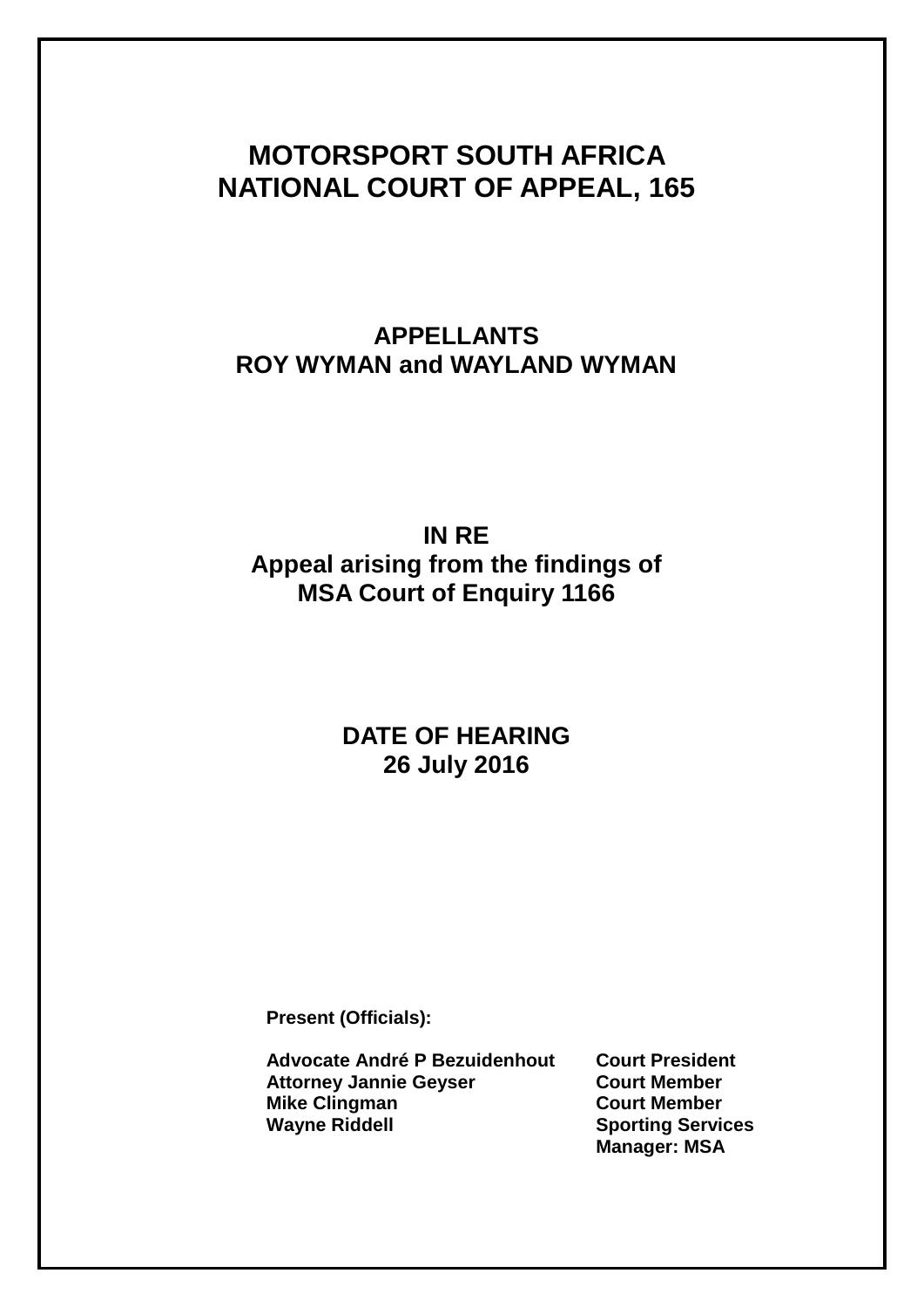#### **NATIONAL COURT OF APPEAL 165**

- 1. On 26 July 2016, Motorsport South Africa ("MSA") enrolled National Court of Appeal 165 ("the appeal"). There was no objection to the constitution of the appeal panel.
- 2. This is the written judgment of the National Court of Appeal ("NCA") 165. The Appeal hearing took place on 26 July 2016 between 18h00 and 18h45. Judgment was reserved. Proceedings were mechanically recorded. For the purposes of this Judgment reference is only made to the material issues as the remainder of the proceedings are of record.
- 3. The Appellants in this matter are Mr Roy Wyman ("Roy Wyman") and Mr Wayland Wyman ("Wayland") ("the Appellants"). The Appellants were represented in these proceedings by Mr Hector North ("Mr North"). The attendance of interested parties, were recorded.
- 4. The Appeal arises from the findings of MSA Court of Enquiry 1166 ("the COE") which dealt with events that transpired on Saturday, 13 February 2016 at the Zwartkops International Raceway ("the event"). Wayland, Tiago Rebello ("Rebello") and Nqaba Ntombelo ("Ntombelo") were involved in what was described by the Clerk of Course as an act of bullying in retaliation. The Clerk of the Course handed down certain penalties to Wayland, Rebello and Ntombelo.
- 5. The COE on 15 March 2016 enquired into the event and imposed additional penalties on Wayland, Rebello and Ntombelo. In addition, Roy Wyman, the father of Wayland was also sanctioned and precluded from being involved in motorsport for the remainder of 2016.
- 6. All payment of fees, were complied with. Both Wayland and Roy Wyman appealed to this Court through leave to appeal. Leave to appeal was granted on the following limited basis:
	- *"1. Leave to Appeal to the National Court of Appeal is granted to Roy Wyman on the following basis only:*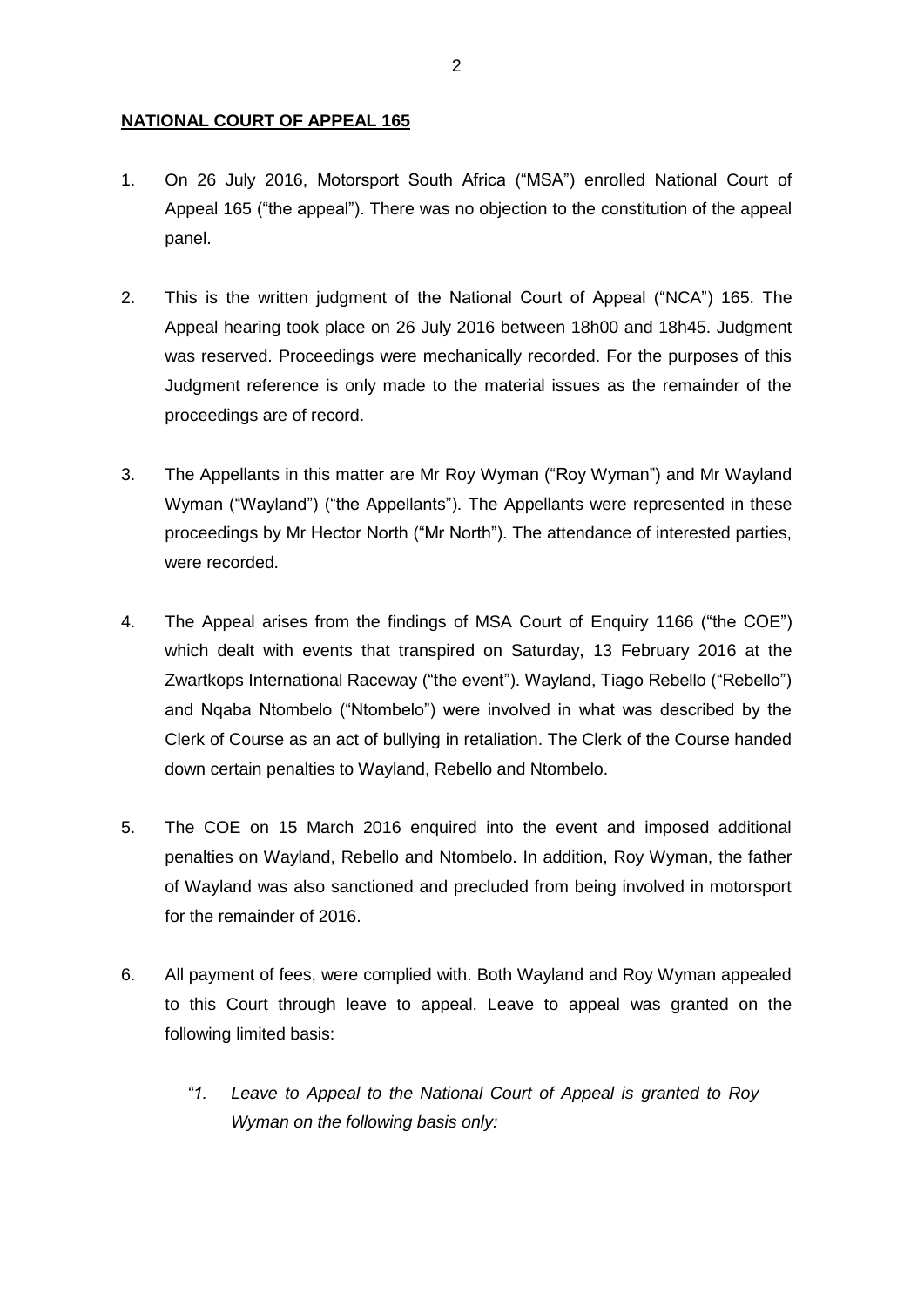- *1(a) whether it was competent for Court of Enquiry 1166 ("the COE") to hand down a penalty to the Appellant (Roy Wyman);*
- *1(b) in the event that the National Court of Appeal holds that it was competent for the COE to hand down such a penalty, whether the penalty imposed on the Appellant (Roy Wyman), was the appropriate penalty given the circumstances of the incident, the personal circumstances of the Appellant (Roy Wyman) and other factors to be taken into account in imposing a suitable penalty.*
- *2. Leave to Appeal to the National Court of Appeal is granted to Wayland Wyman on the following basis only:*
	- *2(a) whether the penalty imposed on the Appellant (Wayland Wyman), was the appropriate penalty given the circumstances of the incident, the personal circumstances of the Appellant and other factors to be taken into account in imposing a suitable penalty."*
- 7. The appeal bundle comprised exhibits "A" to "F". At the day of the hearing, exhibits "G" and "H" were added and the original notice of COE 1166 dated 25 February 2016 was also made available.
- 8. The NCA is indebted to MSA and to Mr North for the preparation of the appeal bundle and Mr North's able contribution in the matter.

### **THE CONTROL OF MOTORSPORT, THE GCR'S AND THE SSR'S**

9. The control of motorsport in South Africa is held by MSA, a Non Profit Company in terms of the Companies Act 61 of 1973 and Act 71 of 2008. MSA holds the sporting authority to govern motorsport as it is the delegated authority by the *Federation Internationale de l'Automobile* ("FIA"), *Commission Internationale de Karting* ("CIK") and *Federation Internationale de Motocyclisme* ("FIM"). MSA is structured with a Board of Directors, a Secretariat, a National Court of Appeal Specialist Panels, Sporting Commissions and Regional Committees. The Secretariat of MSA does not serve as bodies governing discipline of motorsport. It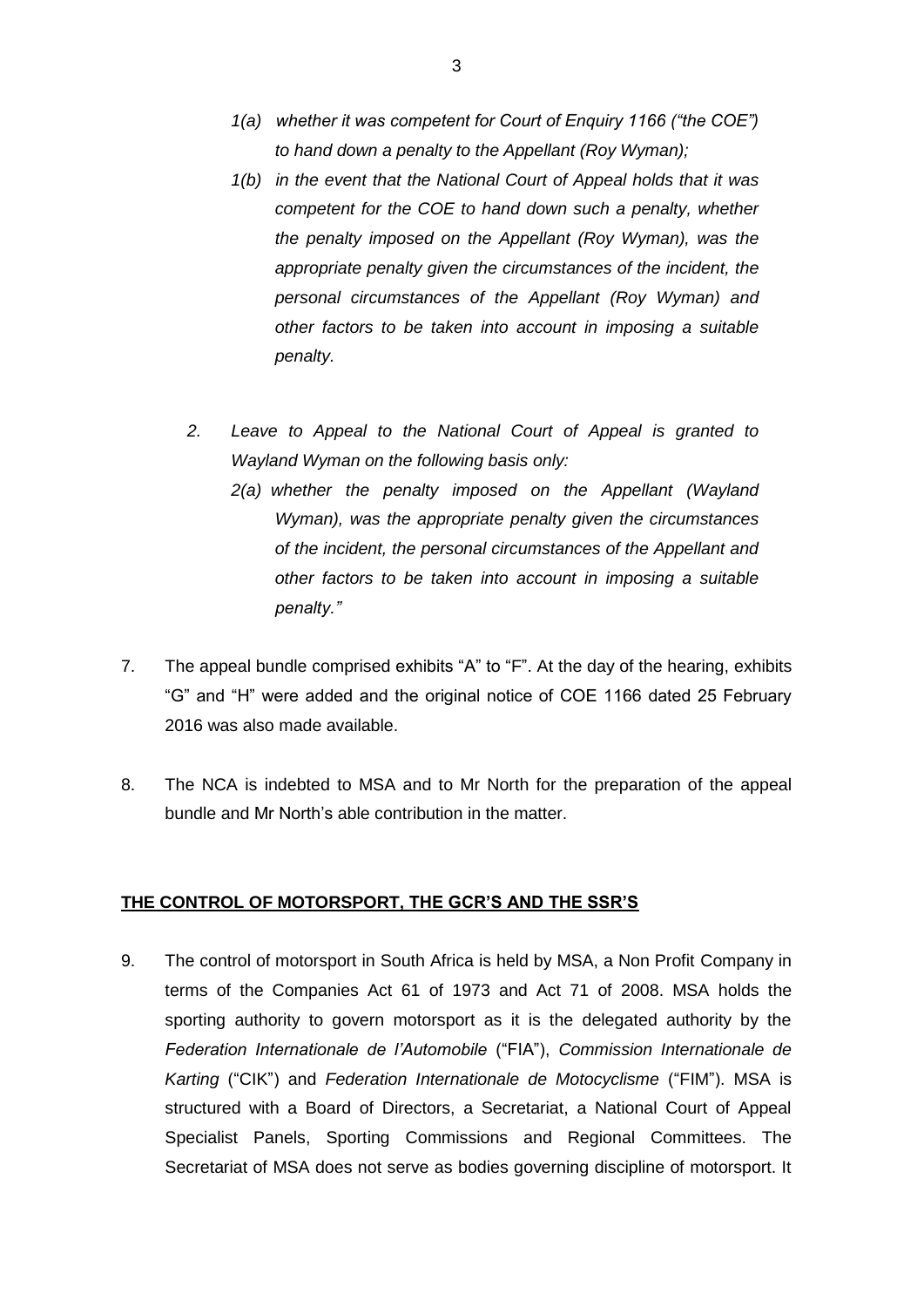only attends to secretarial issues. Wayne Riddell ("Mr Riddell") represented MSA in this capacity. The exercise of the sporting powers by MSA is in terms of the sporting codes of the FIA, CIK and FIM. As such, MSA has the right to control and administer South African National Championship competitions for all motorsport events. The National Court of Appeal of MSA is the ultimate final Court of Judgment of MSA.

> (see *Articles 3 to 7 of the MSA Memorandum*) (see *Article 35 of the MSA Memorandum*)

10. The participation of motorsport competitors in events managed by MSA is based on the law of contract. MSA has the sporting authority and is the ultimate authority to take all decisions concerning organizing, direction and management of motorsport in South Africa.

(see *GCR INTRODUCTION – CONTROL OF MOTORSPORT*)

11. All participants involved in motorsport events subscribe to this authority. As such, a contract is concluded based on the "*rules of the game*". There exists a ranking structure in the MSA Rules and Regulations. (General Competition Rules are referred to as "GCR's"). The "*rules of the game*" of motorsport are structured in main on the Memorandum of MSA and the GCR's. Any competitor who enters a motorsport event subscribes to these "*rules of the game*". (Reference in this judgment to "*rules and regulations*" intends to refer to the broad meaning of the "*rules of the game*". Specific references to GCR's are individually defined.)

(see *GCR 1*)

12. It is expected of every entrant and competitor to acquaint themselves with the GCR's constituting the "*rules of the game*" and to conduct themselves within the purview thereof.

(see *GCR 113 read with GCR 122*)

#### **LEGAL AND FACTUAL ISSUES WHICH ARISE IN THIS APPEAL**

- 13. There are two issues which should be dealt with in this appeal:
	- 13.1 whether the penalty imposed on Roy Wyman was competent;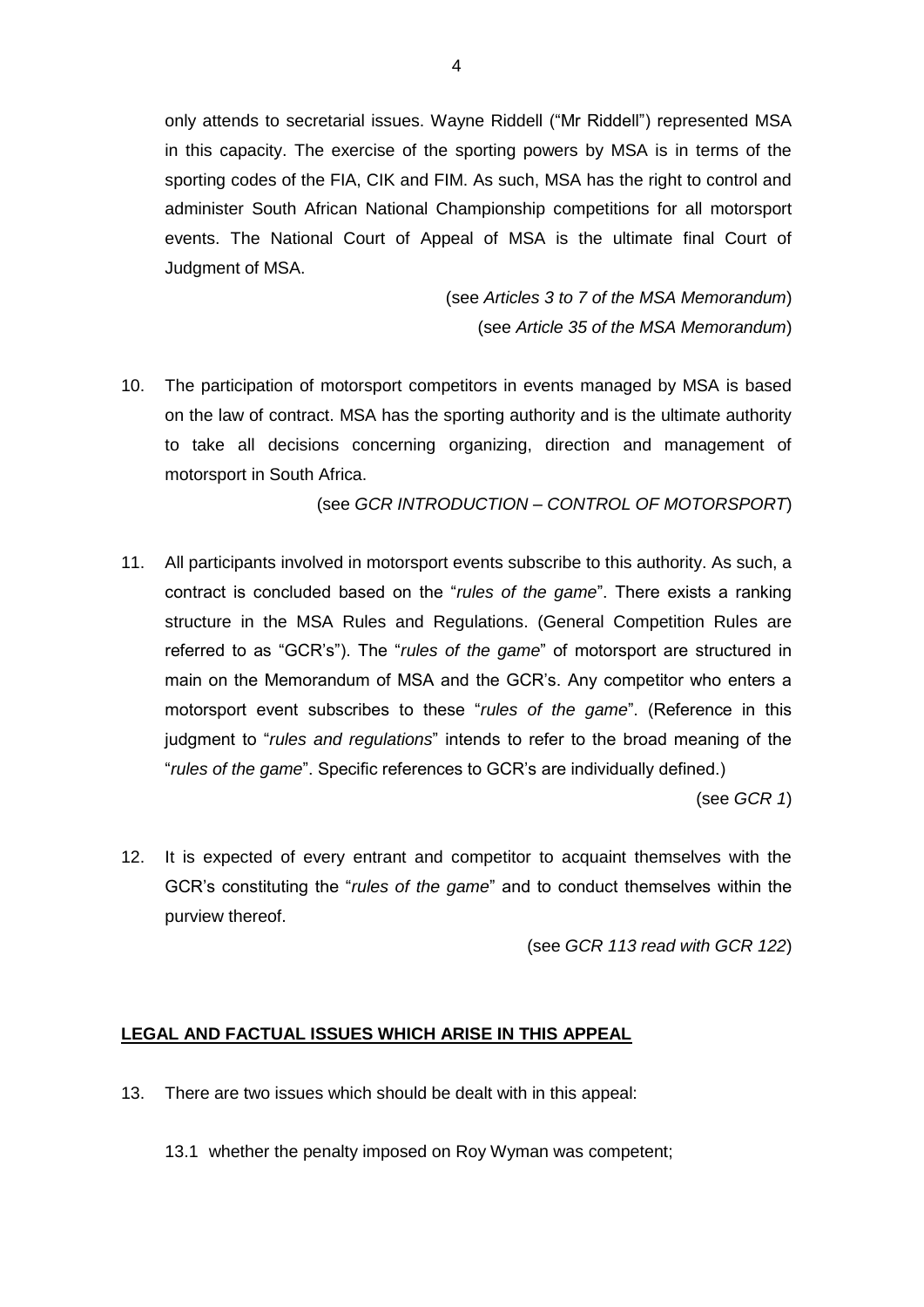13.2 whether the penalty imposed on Wayland was appropriate given all the relevant circumstances.

#### **FINDINGS**

- 14. As to the penalty imposed against Roy Wyman, this NCA finds that:
	- 14.1 COE 1166 was convened in terms of GCR 211. GCR 211 entitles MSA to convene a Court of Enquiry to investigate a breach of any of the GCR's, SSR's or SR's;
	- 14.2 COE 1166 was specific in its ambit: "*Please be advised that a Court of Enquiry will be convened in terms of GCR 211 to investigate the alleged breach of GCR 172 by competitor Wayland Wyman and Tiago Rebello*";
	- 14.3 Roy Wyman was not the subject matter of the COE. He was not notified that any of his conduct would be the subject matter of an enquiry. When he attended the enquiry, he did so as the natural parent or guardian of Wayland. Whilst GCR 19 makes Roy Wyman a "*competitor*" in his capacity as the natural parent of Wayland, his conduct was not the subject matter of the enquiry. A person attending an enquiry must be forewarned that his / her conduct will be enquired into and that he / she has the right to participate, embodied in the GCR's, SSR's and SR's;
	- 14.4 the Clerk of Course, at no point in time, deemed it necessary to impose a penalty on Roy Wyman;
	- 14.5 the penalty imposed against Roy Wyman must be set aside on this procedural basis. It must be made clear that this finding should not be interpreted as to whether Roy Wyman acted in a specific manner or not.
- 15. As to the penalty imposed against Wayland, this NCA finds that:
	- 15.1 the penalties imposed on Rebello, Ntombelo and Wayland differ substantially: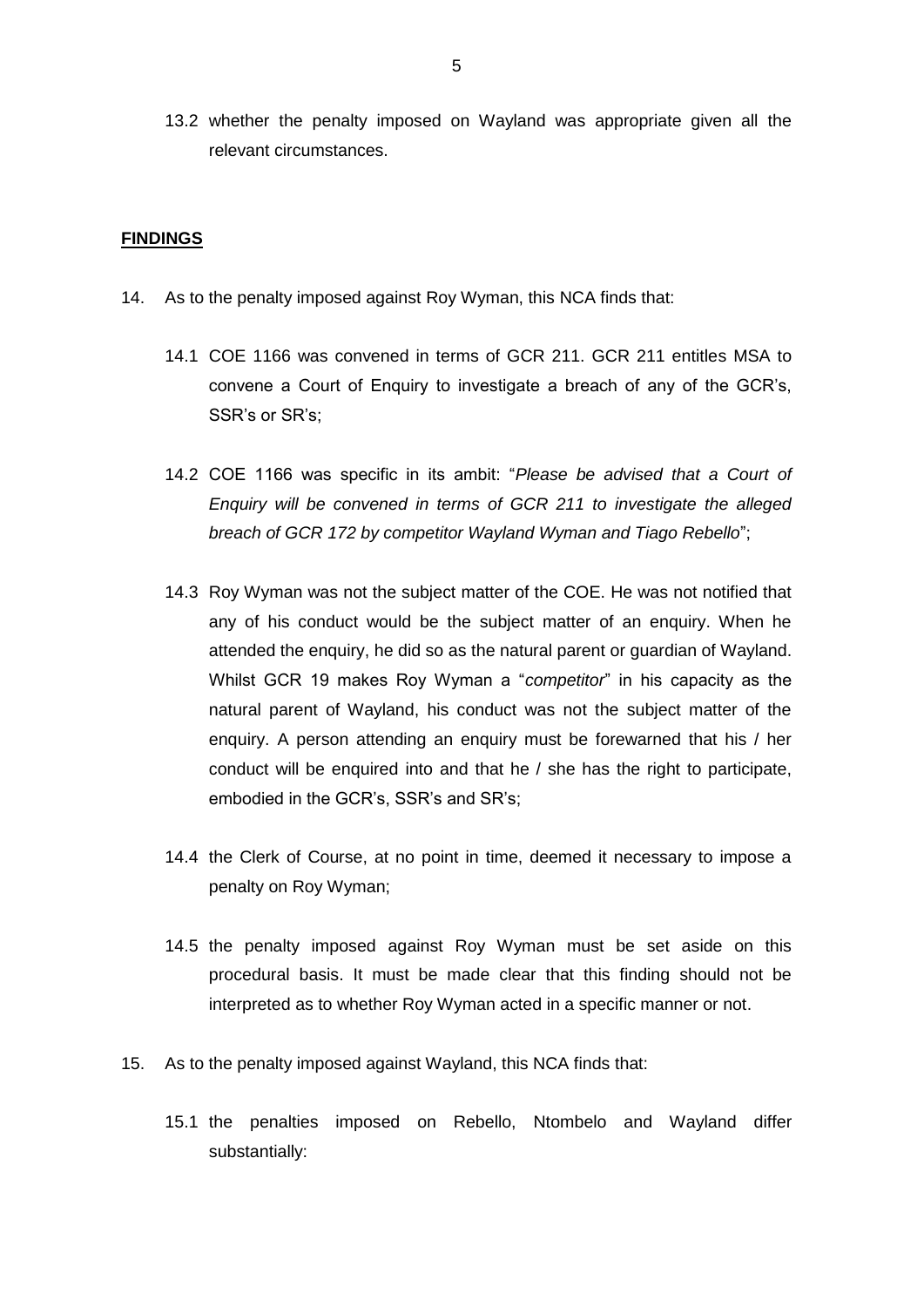- 15.1.1 Ntombelo was suspended for three months from competition, the suspension itself being suspended for a further three months on condition that Ntombelo is not again found guilty of a similar offence;
- 15.1.2 Rebello was handed down a one year suspension from competition, the suspension itself being suspended for a further two years on condition that Rebello is not again found guilty of a similar offence;
- 15.1.3 Wayland was precluded from competition for the balance of the 2016 racing season;
- 15.2 Wayland is a first offender. There appears to us no basis to differentiate substantially as to the penalties imposed between the three role-players. All three of them were approximately thirteen years old at the time of them breaching the GCR's. There appears to be a marked disparity between the three penalties imposed;
- 15.3 this NCA was informed that the spirit between competitors in this division of karting improved substantially as a result of the consequence of the incident receiving substantial attention at MSA. The COE and the engagements of MSA and involved role-players are said to have had a positive effect on the competitors in them engaging with each other in a sporting manner since the incident;
- 15.4 there appears to be no reason to preclude Wayland from motorsport competition for the remainder of 2016. As a first offender, we find that a sentence of being suspended from competition for a period of one year should be imposed, the suspension itself being suspended for a further period of two years on condition that Wayland is not again convicted of a breach of GCR 172 iv) committed during the period of suspension.
- 16. Both appeals accordingly substantially succeeded and the fine of R10 000.00 which was imposed collectively against Roy Wyman and Wayland, is set aside.